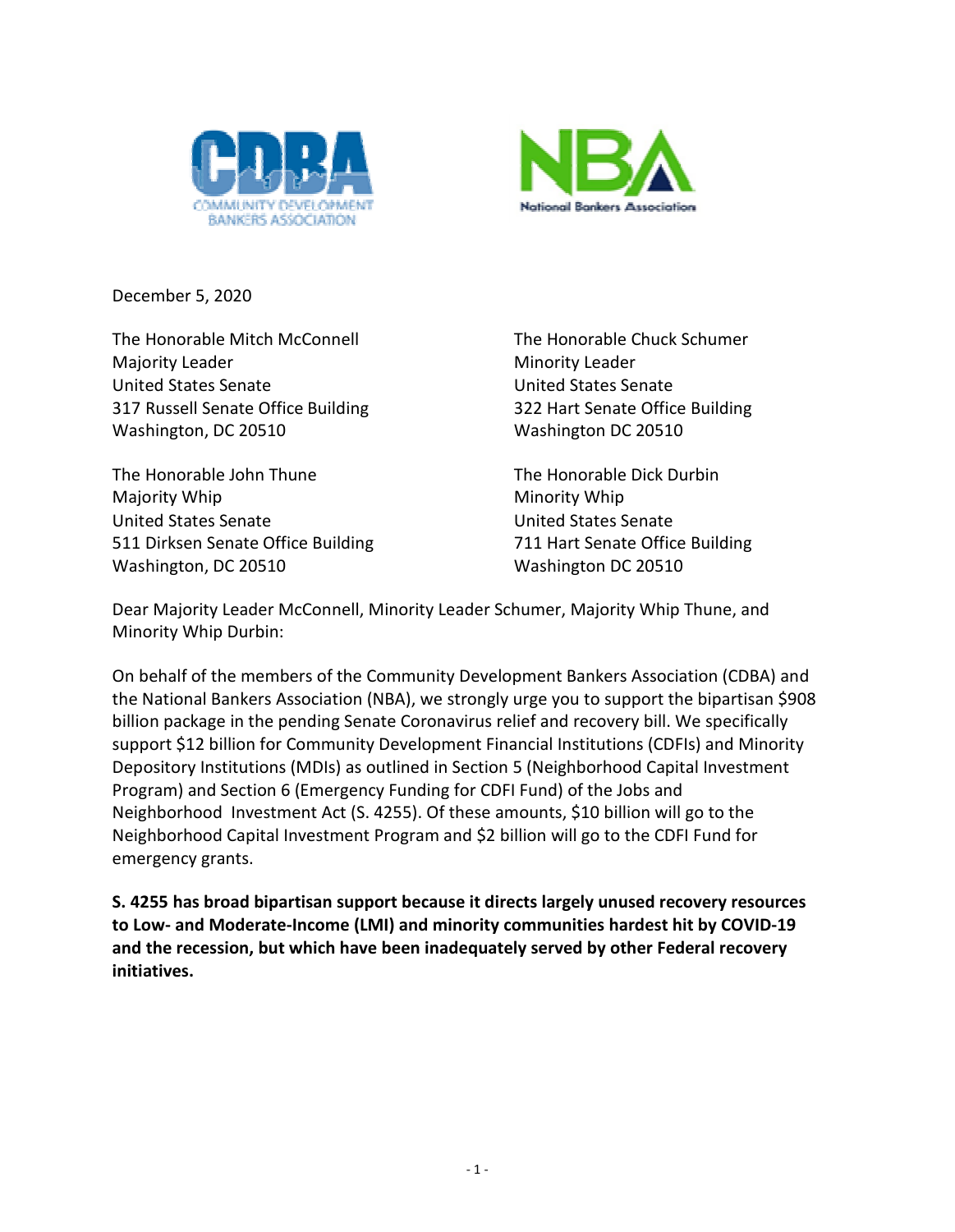## **WHO WE ARE & WHO WE SERVE**

CDBA is the national trade association of banks and thrifts with a primary mission of promoting community development. There are 145 banks with the Department of the Treasury's CDFI designation – which means at least 60% of their total lending, services, and other activities are targeted to LMI communities. CDFI banks have a primary mission of community development and work in impoverished urban, rural, and Native American communities. Our members are on the front lines serving LMI and minority communities that are too often by-passed by traditional banks and financial service providers.

NBA is the leading trade association for the country's MDIs. NBA's mission is to serve as an advocate for the nation's MDIs on all legislative and regulatory matters concerning and affecting our member institutions and the communities they serve. Many of NBA's member institutions are also CDFIs, and like the CDBA, many of our member institutions are the only banks in their communities that serve consumers and businesses who are underserved by traditional banks and financial service providers.

## **PROMOTING ECONOMIC RECOVERY IN UNDERSERVED COMMUNITIES**

Voluminous economic and health economic data demonstrate that the COVID-19 virus and economic fall-out has had a disproportionate impact on LMI and minority communities across the United States. Likewise, we know that other stimulus initiatives – such as the Paycheck Protection Program (PPP) – largely missed these communities.

CDBA and NBA members are specifically focused on serving LMI and minority communities across the United States. Data from the PPP, however, demonstrates that CDFIs and MDIs were effective in reaching the smallest and most vulnerable borrowers in LMI and minority communities. Yet, we know from prior recessions, these communities will need far more than PPP to recover.

S. 4255 is based on highly successful recovery initiatives implemented during the Great Recession, including the 2009 American Renewal and Recovery Act (ARRA) and the 2010 Community Development Capital Initiative (CDCI). The S. 4255 provisions in the \$908 billion bipartisan package will provide CDFIs and MDIs with resources to help small businesses and others rebuild their local economies. Communities served by our members have a large portion of LMI and minority residents and have borne the brunt of business closures and job losses, which in turn, threaten housing, health and food security for residents. Our members provide affordable capital and assistance that give businesses and residents a "hand up" in rebuilding.